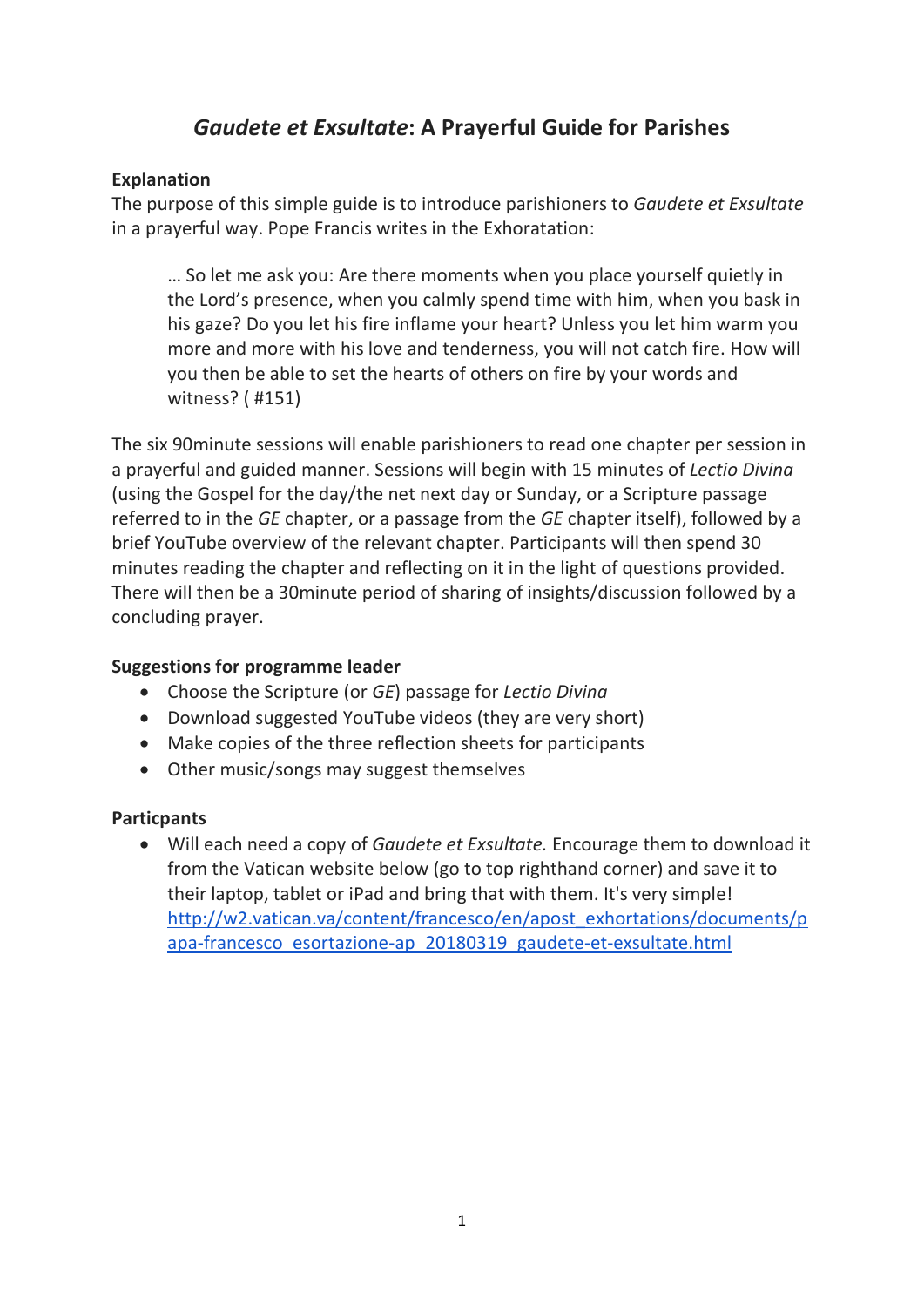# 2

# **Session One: Introduction**

• Welcome **10mins**

- Introductions **Prayer 15mins** • *Lectio Divina* (see sheet) **Input 30mins** • Programme explanation • Issue and 'Something to Ponder' sheet to be used in following weeks
	- o Allow time to read

• Housekeeping/Health and Safety

- Focusing questions for this session:
	- o When you think of holiness what comes to mind?
	- o Who models holiness for you?
	- o What criteria do you use to decide who is holy?
	- o Large group sharing/discussion

### • Watch the following three very short YouTube videos on *Gaudete et Exsultate*

- o <https://www.youtube.com/watch?v=xW42YZ0pAEU>
- o <https://www.youtube.com/watch?v=JmBU5PxCsVo&t=28s> (Casey) [Watch only as far as 2:51]
- o <https://www.youtube.com/watch?v=JRweQno8PJA> (James Martin) (Leader may want to replay them)

### **Sharing/discussion 30mins**

- Invite participants to share any insights/learnings
- Song: Everything is Holy Now (Peter Mayer)
	- o <https://www.youtube.com/watch?v=KiypaURysz4>

### **Concluding Prayer 10mins**

- Invite participants offer spontaneous prayers stimulated by the session's content
- Leader to use standard 'collect' formula to conclude/bring spontaneous prayers to an end:
	- o You
	- o Who
	- o Do
	- o Through
		- For example:

Good and gracious God/ gentle and loving God/ God of all mercy/ holy God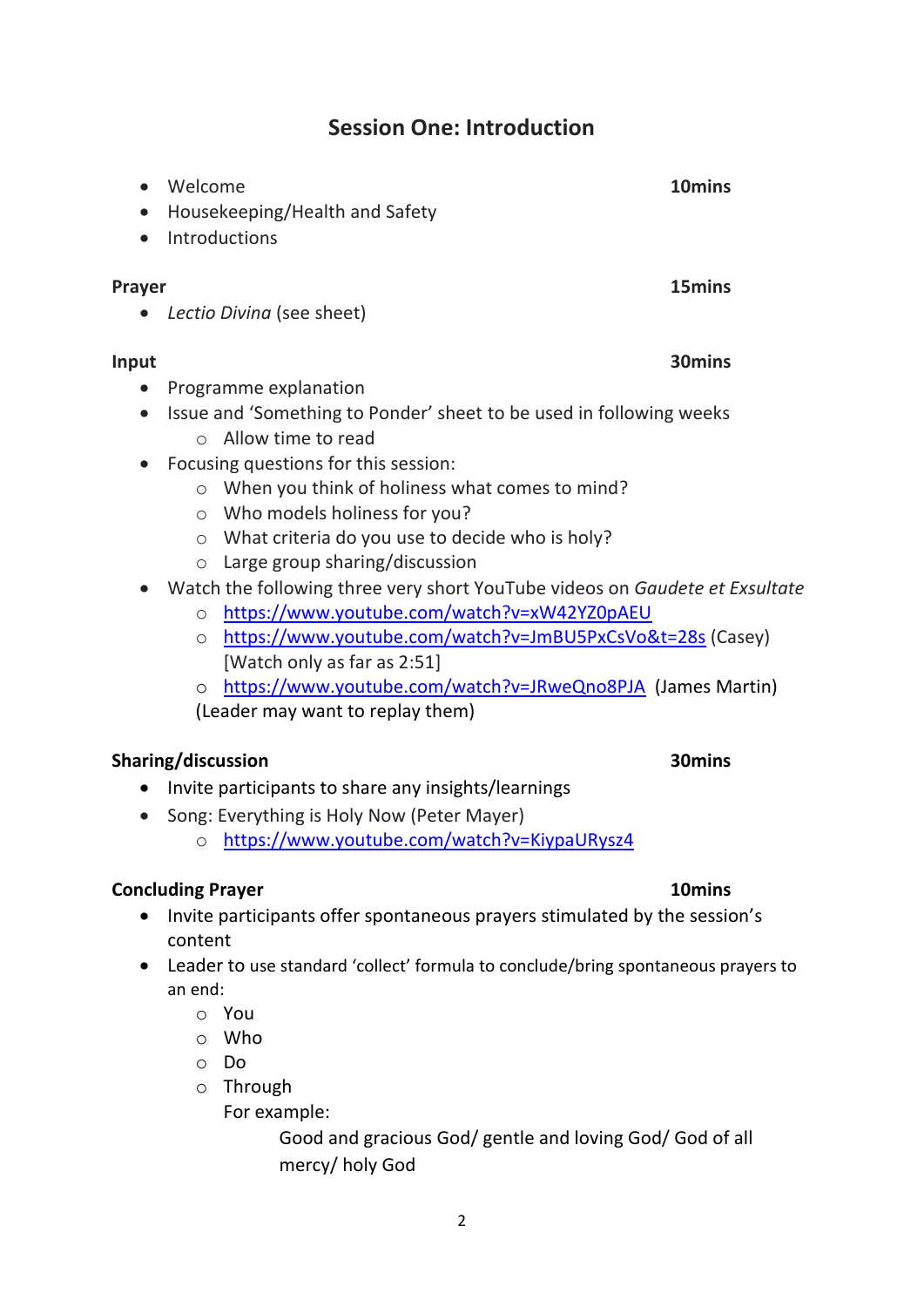- You hear all our prayers/ you know all that is in our hearts/you are with us always/ you call us to holiness/ you provide us with models of holiness Listen to our needs today/ hear our spoken and unspoken prayers /strengthen our desire to live holy lives
- Through Christ out Lord Amen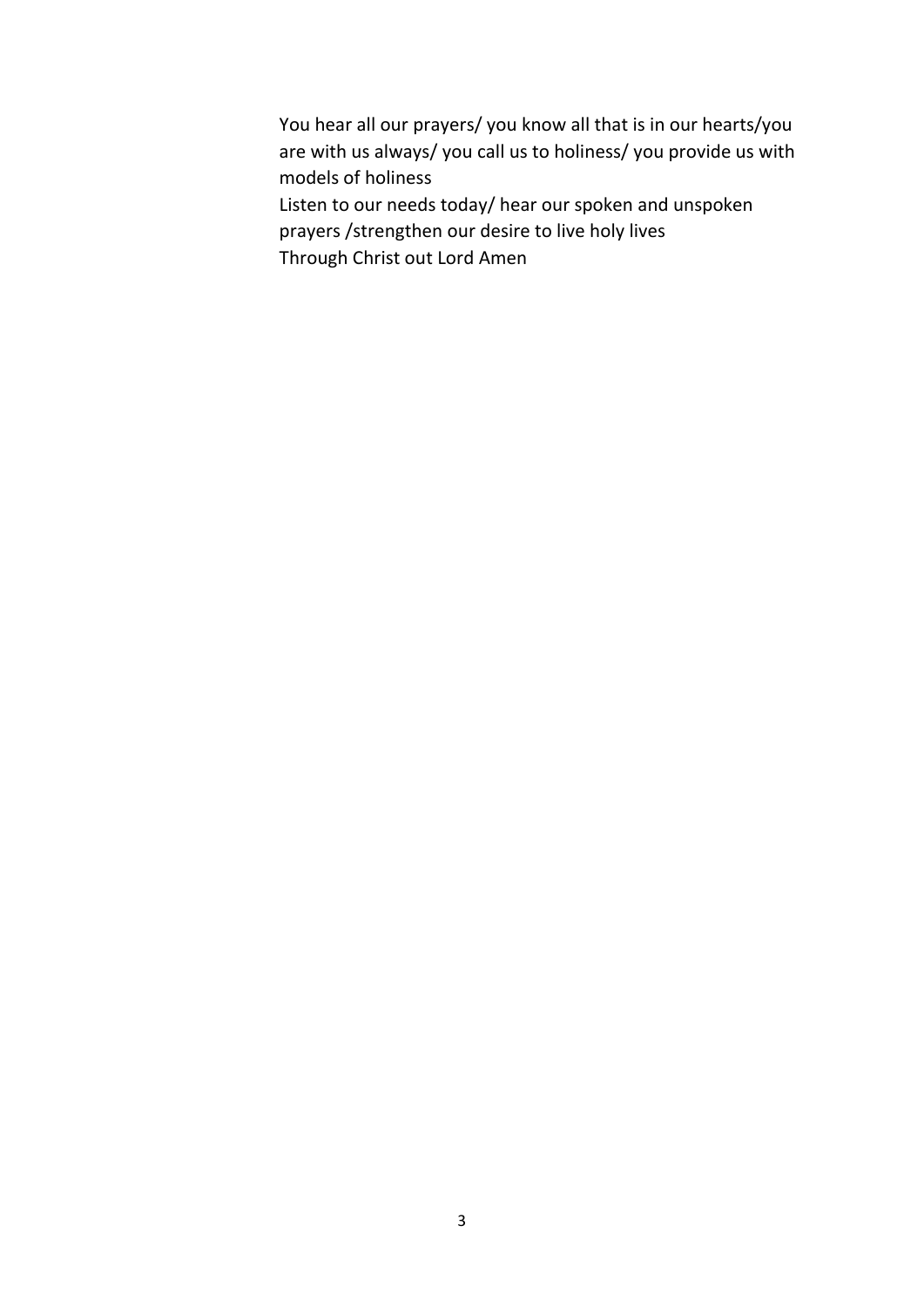# **Session Two: Chapter 1 THE CALL TO HOLINESS**

### **Prayer 15mins**

• *Lectio Divina* (see session 1)

### **Focusing activity 5mins**

• Invite participants to recall a word/phrase/learning from Session 1

### **Input 5mins**

Overview

• <https://www.youtube.com/watch?v=JmBU5PxCsVo&t=28s> (Casey) [Watch from 2:51-3:38 only]

Leader may wish to use something from the summaries websites (see below)

### **Guided Reading 30 mins**

• Invite participants to read and reflect on Chapter 1 using any of the questions from the 'Something to Ponder' sheet issued in Session 1

### **Sharing/Discussion 30 mins**

Invite participants to share/discuss anything they may from session's content

**Concluding prayer** (see Session 1) **10 mins**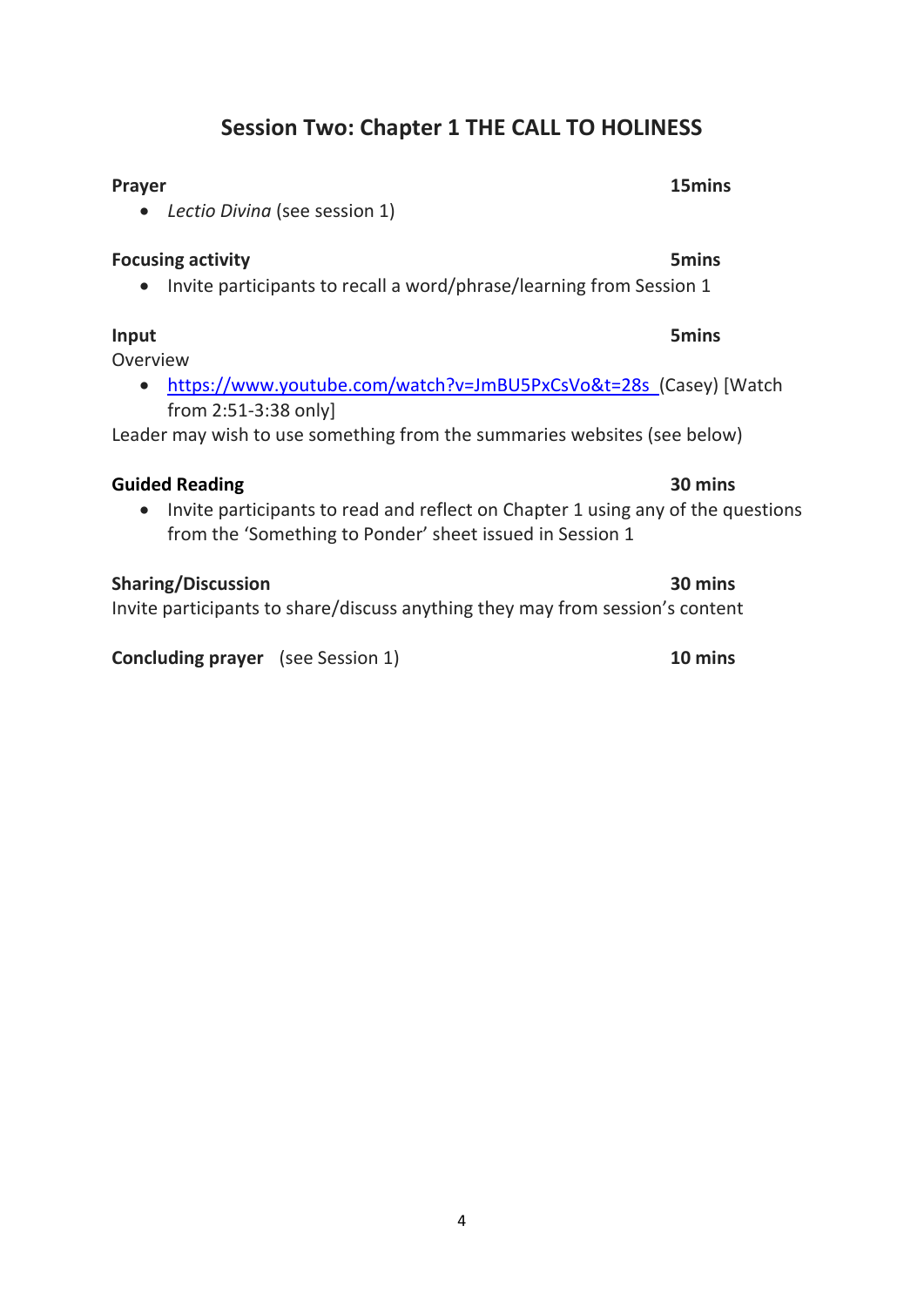# **Session Three: Chapter 2 TWO SUBTLE ENEMIES OF HOLINESS**

| Prayer                                                                                                                                                                            | 15mins       |
|-----------------------------------------------------------------------------------------------------------------------------------------------------------------------------------|--------------|
| Lectio Divina (see session 1)                                                                                                                                                     |              |
| <b>Focusing activity</b>                                                                                                                                                          | <b>5mins</b> |
| Invite participants to recall a word/phrase/learning from Session 2                                                                                                               |              |
| Input<br>Overview                                                                                                                                                                 | <b>5mins</b> |
| https://www.youtube.com/watch?v=JmBU5PxCsVo&t=28s (Casey) [Watch<br>from 3:38-5:12only]                                                                                           |              |
| https://www.youtube.com/watch?v=djfqjitNdP4 (Brain Johnstone on<br>$\bullet$<br>Gnosticism and Pelagianism)                                                                       |              |
| Leader may wish to use something from the summaries websites (see below)                                                                                                          |              |
| <b>Guided Reading</b><br>Invite participants to read and reflect on Chapter 2 using any of the questions<br>$\bullet$<br>from the 'Something to Ponder' sheet issued in Session 1 | 30 mins      |
| <b>Sharing/Discussion</b><br>Invite participants to share/discuss anything from session's content                                                                                 | 30 mins      |
| <b>Concluding prayer</b> (see Session 1)                                                                                                                                          | 10 mins      |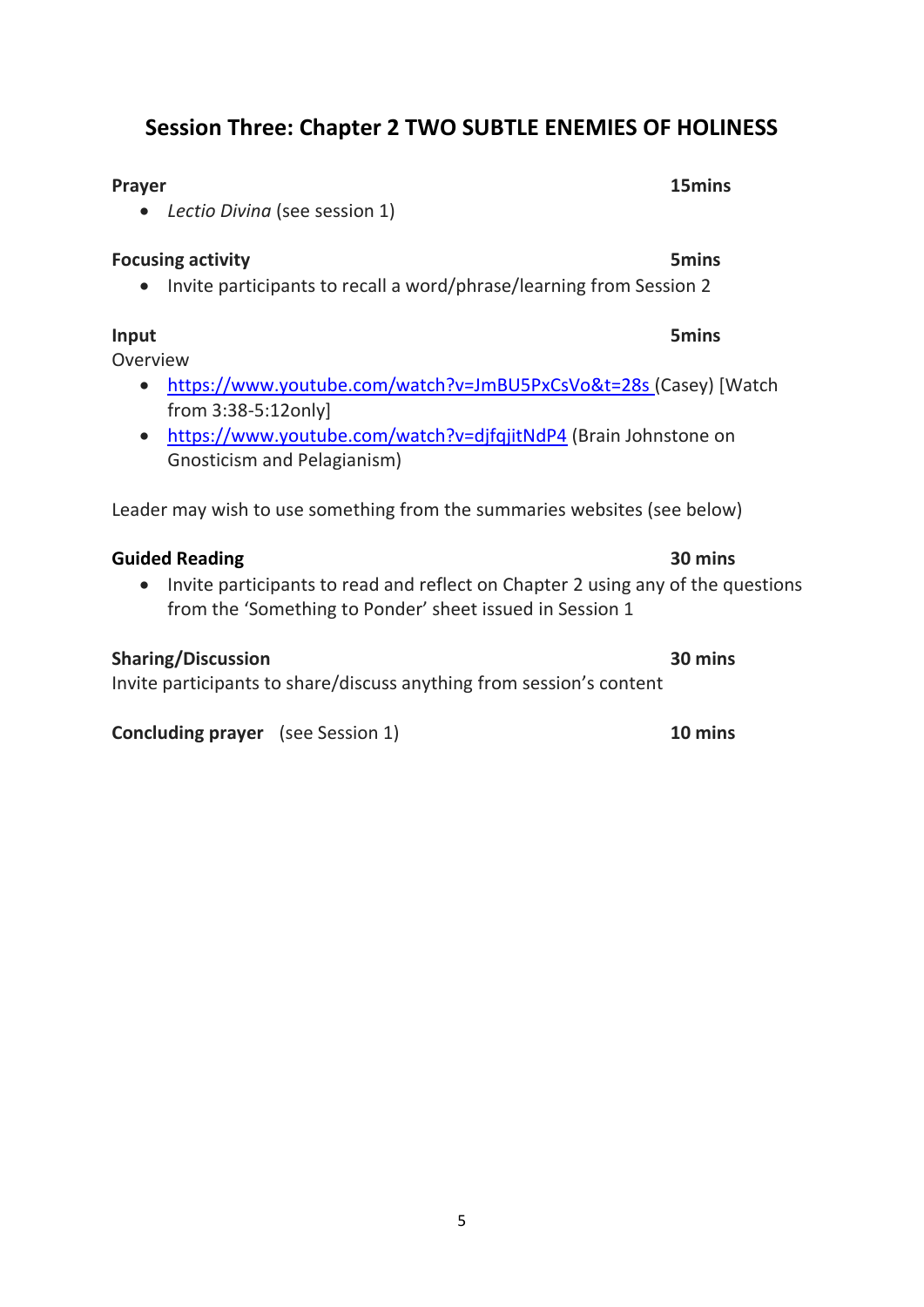# **Session Four: Chapter 3 IN THE LIGHT OF THE MASTER**

### **Prayer 15mins**

• *Lectio Divina* (see session 1)

### **Focusing activity 5mins**

• Invite participants to recall a word/phrase/learning from Session 3

### **Input 5mins**

Overview

- <https://www.youtube.com/watch?v=JmBU5PxCsVo&t=28s> (Casey) [Watch from 5:12-6:17 only]
- Song: Beatitudes chant
	- o <https://www.youtube.com/watch?v=GzSEfVaIeYI>
	- o or Blest are They (David Hass)
	- o <https://www.youtube.com/watch?v=qwSkmzw8dY8>

Leader may wish to use something from the summaries websites (see below)

### **Guided Reading 30 mins**

• Invite participants to read and reflect on Chapter 3 using any of the questions from the 'Something to Ponder' sheet issued in Session 1, or use the Works of Mercy sheet to consider: 'During the past month how/when have I…?

**(Note the reference to the Works of Mercy in #107)**

### **Sharing/Discussion 30 mins**

Invite participants to share/discuss anything from session's content

### **Concluding prayer** (see Session 1) **10 mins**

- Song: Oh Mercy (Matt Maher)
	- o <https://www.youtube.com/watch?v=8tEgzJaudoc>
	- o or Mercy Chant (Monica Brown)
	- o <https://www.youtube.com/watch?v=biVRJumoaUw>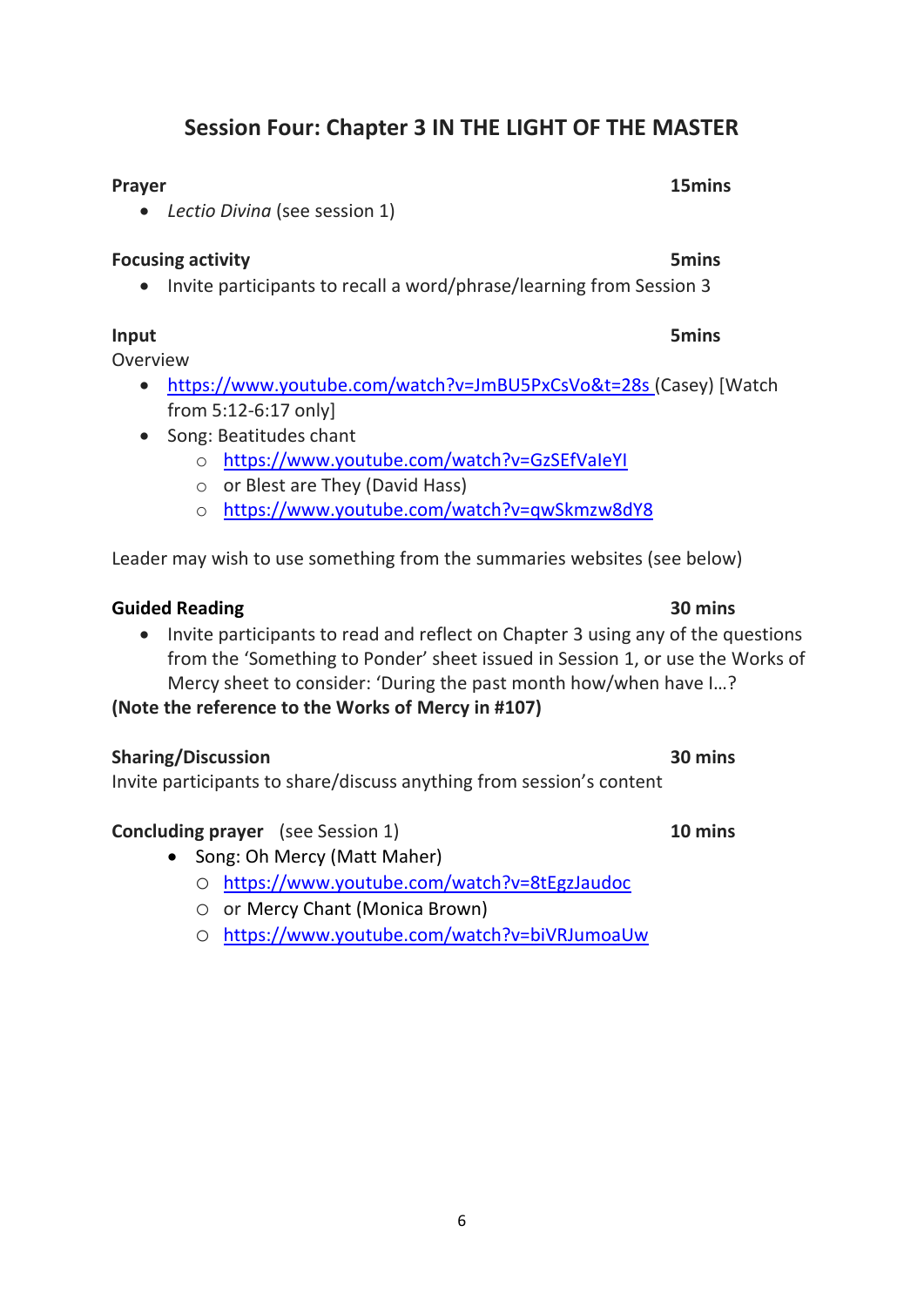# **Session 5: Chapter 4 SIGNS OF HOLINESS IN TODAY'S WORLD**

### **Prayer 15mins**

• *Lectio Divina* (see session 1)

### **Focusing activity 5mins**

• Invite participants to recall a word/phrase/learning from Session 4

Overview

• <https://www.youtube.com/watch?v=JmBU5PxCsVo&t=28s> (Casey) [Watch from 6:17-7:43 only]

Leader may wish to use something from the summaries websites (see below)

### **Guided Reading 30 mins**

• Invite participants to read and reflect on Chapter 4 using any of the questions from the 'Something to Ponder' sheet issued in Session 1, or use the 'Signs of Holiness' sheet to consider: 'During the past month how/when have I…?

### **Sharing/Discussion 30 mins**

Invite participants to share/discuss anything from session's content

**Concluding prayer** (see Session 1) **10 mins** Sing 'Rejoice in the Lord'

### **Input 5mins**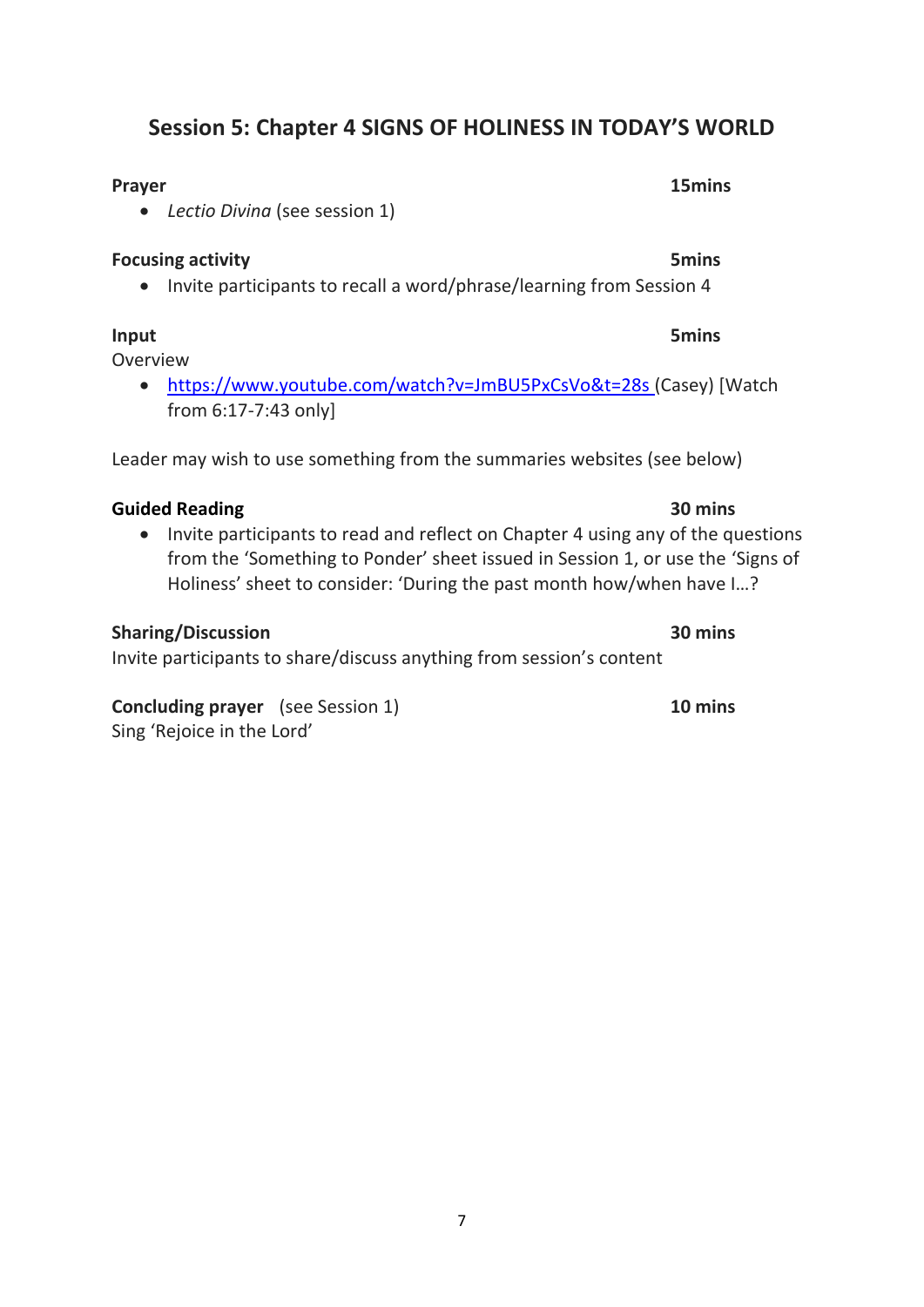### **Session Six: Chapter 5 SPIRITUAL COMBAT, VIGILANCE AND DISCERNMENT**

# • *Lectio Divina* (see session 1)

### **Focusing activity 5mins**

• Invite participants to recall a word/phrase/learning from Session 5

**Prayer 15mins**

### **Input 5mins**

Overview

- <https://www.youtube.com/watch?v=JmBU5PxCsVo&t=28s> (Casey) [Watch from 7:43 until the end]
- <https://www.youtube.com/watch?v=IlYjpWDVKbg> (Muldoon)

Leader may wish to use something from the summaries websites (see below)

### **Guided Reading 30 mins**

• Invite participants to read and reflect on Chapter 5 using any of the questions from the 'Something to Ponder' sheet issued in Session 1

### **Sharing/Discussion 30 mins**

Invite participants to share/discuss anything from session's content

### **Concluding prayer 10 mins**

- Invite someone to read aloud #176
- Pray Hail Mary together
- Song: Gentle Woman<https://www.youtube.com/watch?v=RERoQ1biLdE> Or<https://www.youtube.com/watch?v=1nizM7a9wlI> Or